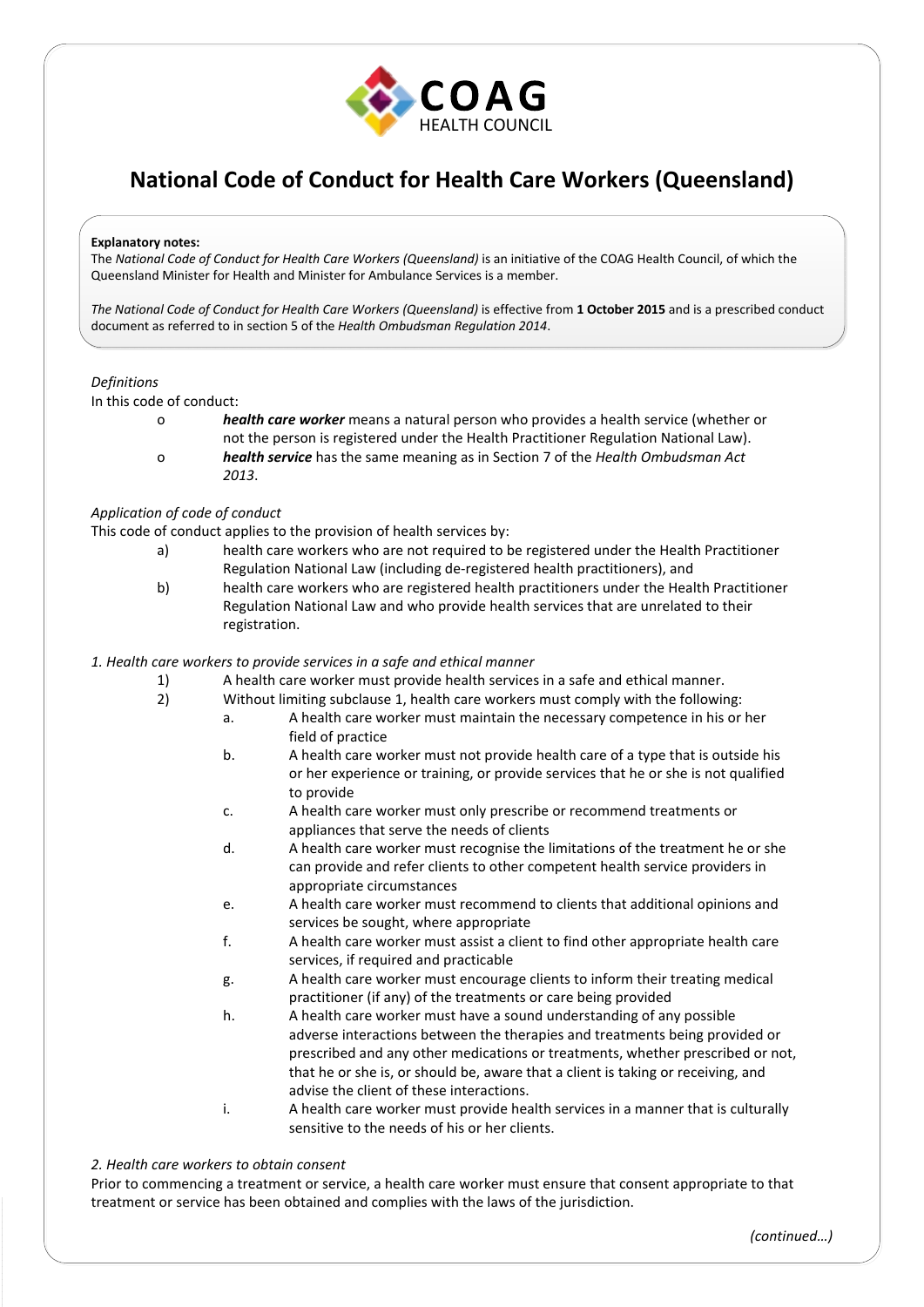## *(continued…)*

*3. Appropriate conduct in relation to treatment advice* 

- 1) A health care worker must accept the right of his or her clients to make informed choices in relation to their health care.
- 2) A health care worker must not attempt to dissuade a client from seeking or continuing medical treatment.
- 3) A health care worker must communicate and co-operate with colleagues and other health service providers and agencies in the best interests of their clients.

### *4. Health care workers to report concerns about the conduct of other health care workers*

A health care worker who, in the course of providing treatment or care, forms the reasonable belief that another health care worker has placed or is placing clients at serious risk of harm must refer the matter to the Health Ombudsman.

*5. Health care workers to take appropriate action in response to adverse events* 

- 1) A health care worker must take appropriate and timely measures to minimise harm to clients when an adverse event occurs in the course of providing treatment or care.
- 2) Without limiting subclause (1), a health care worker must:
	- a. ensure that appropriate first aid is available to deal with any adverse event
	- b. obtain appropriate emergency assistance in the event of any serious adverse event
	- c. promptly disclose the adverse event to the client and take appropriate remedial steps to reduce the risk of recurrence
	- d. report the adverse event to the relevant authority, where appropriate.

## *6. Health care workers to adopt standard precautions for infection control*

- 1) A health care worker must adopt standard precautions for the control of infection in the course of providing treatment or care.
- 2) Without limiting subclause (1), a health care worker who carries out skin penetration or other invasive procedure must comply with the *Public Health Act 2005 (Qld)* under which such procedures are regulated.
- *7. Health care workers diagnosed with infectious medical conditions* 
	- 1) A health care worker who has been diagnosed with a medical condition that can be passed on to clients must ensure that he or she practises in a manner that does not put clients at risk.
	- 2) Without limiting subclause (1), a health care worker who has been diagnosed with a medical condition that can be passed on to clients must take and follow advice from a suitably qualified registered health practitioner on the necessary steps to be taken to modify his or her practice to avoid the possibility of transmitting that condition to clients.
- *8. Health care workers not to make claims to cure certain serious illnesses* 
	- 1) A health care worker must not claim or represent that he or she is qualified, able or willing to cure cancer or other terminal illnesses.
	- 2) A health care worker who claims to be able to treat or alleviate the symptoms of cancer or other terminal illnesses must be able to substantiate such claims.
- *9. Health care workers not to misinform their clients* 
	- 1) A health care worker must not engage in any form of misinformation or misrepresentation in relation to the products or services he or she provides or the qualifications, training or professional affiliations he or she holds.
	- 2) Without limiting subclause (1):
		- a. a health care worker must not use his or her possession of a particular qualification to mislead or deceive clients or the public as to his or her competence in a field of practice or ability to provide treatment
		- b. a health care worker must provide truthful information as to his or her qualifications, training or professional affiliations
		- c. a health care worker must not make claims either directly to clients or in advertising or promotional materials about the efficacy of treatment or services he or she provides if those claims cannot be substantiated.



*(continued…)*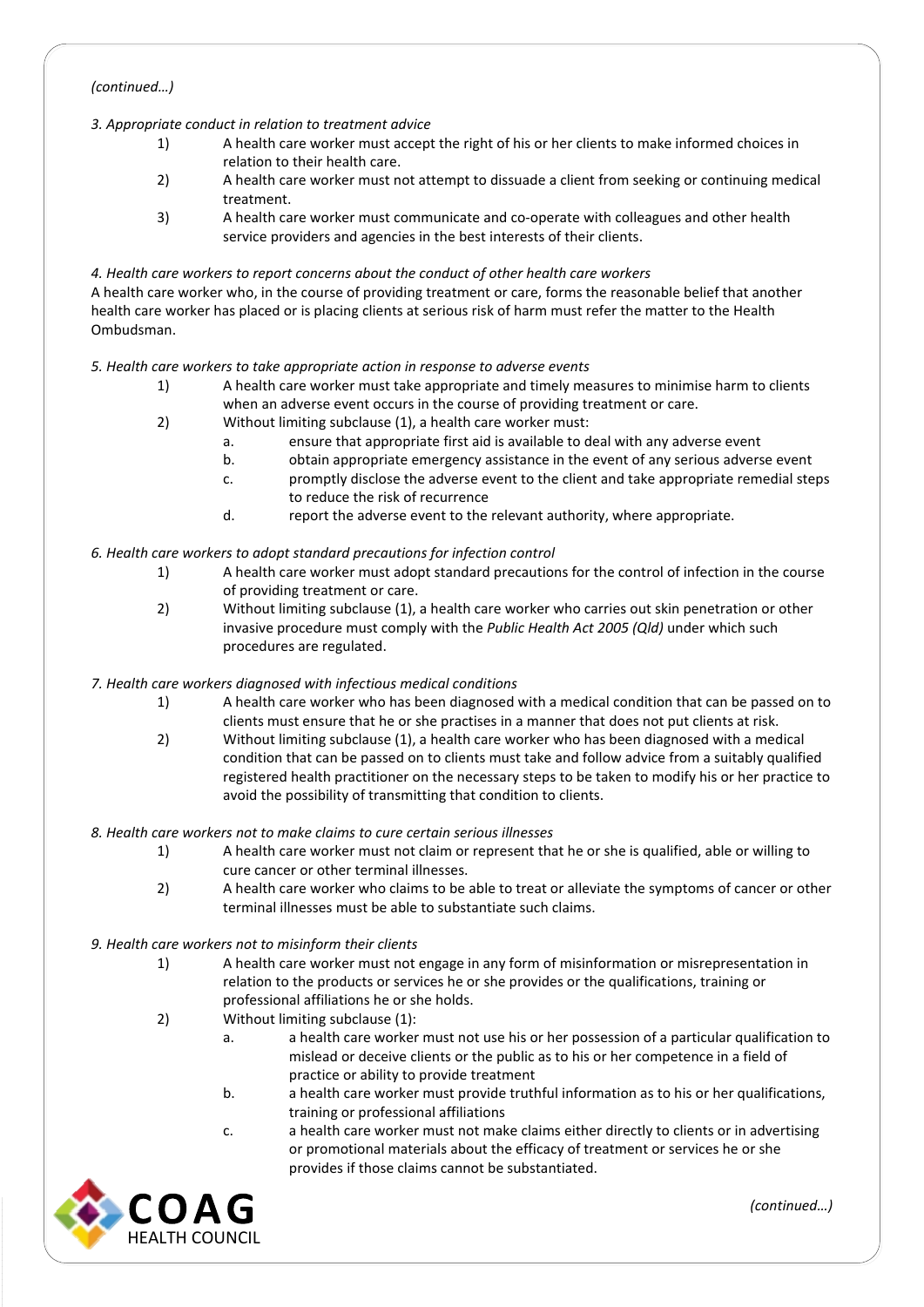### *(continued…)*

*10. Health care workers not to practise under the influence of alcohol or unlawful substances* 

- 1) A health care worker must not provide treatment or care to clients while under the influence of alcohol or unlawful substances.
- 2) A health care worker who is taking prescribed medication must obtain advice from the prescribing health practitioner or dispensing pharmacist on the impact of the medication on his or her ability to practise and must refrain from treating or caring for clients in circumstances where his or her capacity is or may be impaired.
- *11. Health care workers with certain mental or physical impairment* 
	- 1) A health care worker must not provide treatment or care to clients while suffering from a physical or mental impairment, disability, condition or disorder (including an addiction to alcohol or a drug, whether or not prescribed) that places or is likely to place clients at risk of harm.
	- 2) Without limiting subclause (1), if a health care worker has a mental or physical impairment that could place clients at risk, the health care worker must seek advice from a suitably qualified health practitioner to determine whether, and in what ways, he or she should modify his or her practice, including stopping practice if necessary.
- *12. Health care workers not to financially exploit clients* 
	- 1) A health care worker must not financially exploit their clients.
	- 2) Without limiting subclause (1):
		- a. a health care worker must only provide services or treatments to clients that are designed to maintain or improve clients' health or wellbeing
		- b. a health care worker must not accept or offer financial inducements or gifts as a part of client referral arrangements with other health care workers
		- c. a health care worker must not ask clients to give, lend or bequeath money or gifts that will benefit the health care worker directly or indirectly.

### *13. Health care workers not to engage in sexual misconduct*

- 1) A health care worker must not engage in behaviour of a sexual or close personal nature with a client.
- 2) A health care worker must not engage in a sexual or other inappropriate close personal, physical or emotional relationship with a client.
- 3) A health care worker should ensure that a reasonable period of time has elapsed since the conclusion of the therapeutic relationship before engaging in a sexual relationship with a client.

## *14. Health care workers to comply with relevant privacy laws*

A health care worker must comply with the relevant privacy laws that apply to clients' health information, including the *Privacy Act 1988* (Cth) and the *Information Privacy Act 2009* (Qld)

#### *15. Health care workers to keep appropriate records*

- 1) A health care worker must maintain accurate, legible and up-to-date clinical records for each client consultation and ensure that these are held securely and not subject to unauthorised access.
- 2) A health care worker must take necessary steps to facilitate clients' access to information contained in their health records if requested.
- 3) A health care worker must facilitate the transfer of a client's health record in a timely manner when requested to do so by the client or their legal representative.

*(continued…)*